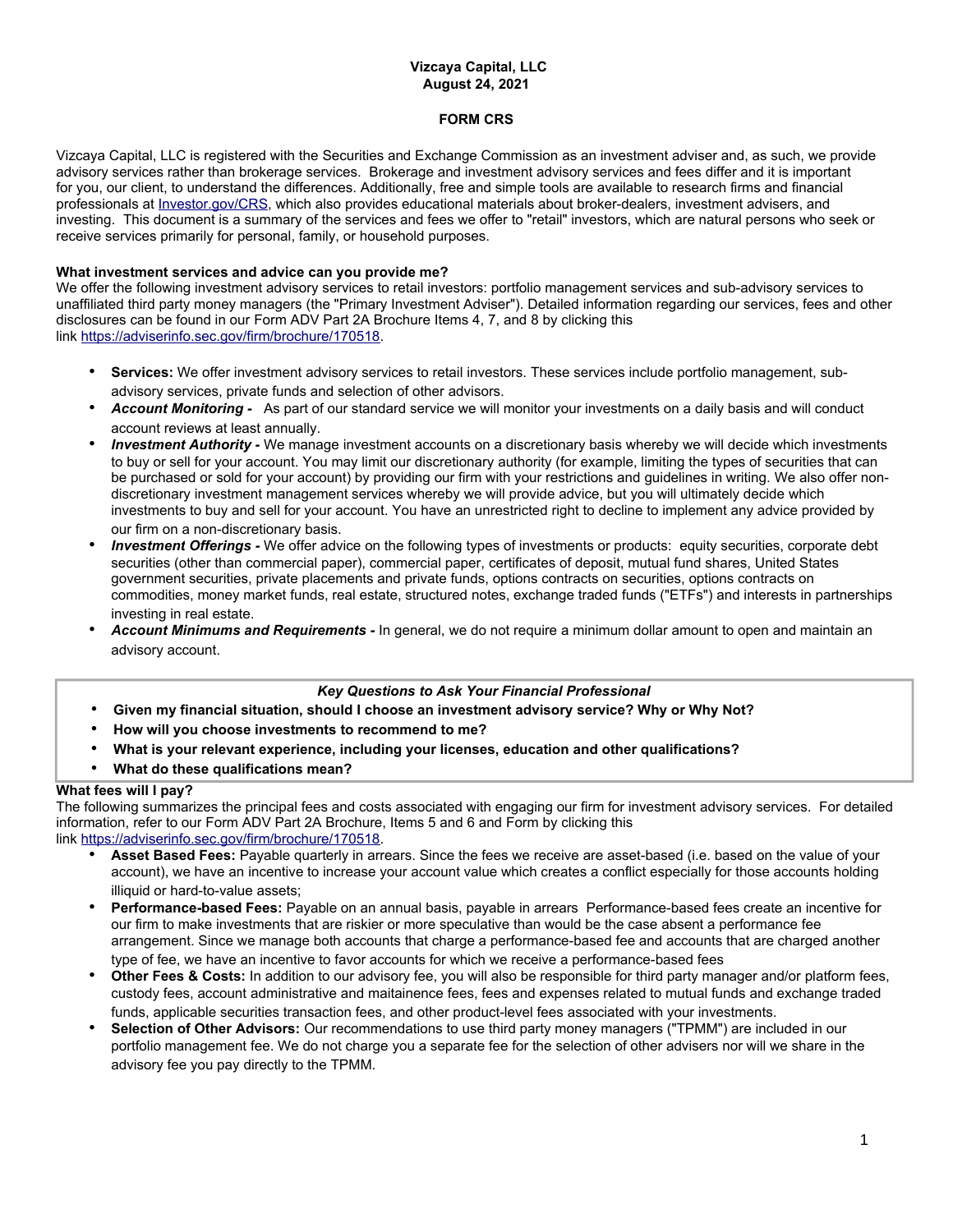• **Additional Information:** You will pay fees and costs whether you make or lose money on your investments. Fees and costs will reduce any amount of money you make on your investmentsover time. Please make sure you understand what fees and costs you are paying.

*You will pay fees and costs whether you make or lose money on your investments. Fees and costs will reduce any amount of money you make on your investments over time. Please make sure you understand what fees and costs you are paying.*

### *Key Questions to Ask Your Financial Professional*

• **Help me understand how these fees and costs might affect my investments. If I give you \$10,000 to invest, how much will go to fees and costs, and how much will be invested for me?**

### **What are your legal obligations to me when acting as my investment adviser? How else does your firm make money and what conflicts of interest do you have?**

*When we act as your investment adviser***,** we have to act in your best interest and not put our interest ahead of yours. At the same time, the way we make money creates some conflicts with your interests. You should understand and ask us about these conflicts because they can affect the investment advice we provide you. Here are some examples to help you understand what this means.

- *Revenue Sharing:* We have revenue sharing arrangements which creates a conflict of interest as there can be a financial incentive to recommend investments that can provide us with benefits which can conflict with our fiduciary duty to place client interests ahead of its own.
- *Performance Based Fees:* Performance-based fees creates a conflict of interest as there can be an incentive for our firm to make investments that are riskier or more speculative than would be the case absent a performance fee arrangement.
- *Private Fund Affiliation:* We are affiliated with one or more private funds in which you may be solicited to invest. Our Company, certain members of its management, and other knowledgeable employees may acquire, directly or indirectly, investment interests in our fund or have other financial interests in the funds. This presents a conflict of interest because we have investments and/or are compensated by the private funds.
- *Third-Party Payments*: Persons providing investment advice on behalf of our firm are licensed as independent insurance and real estate agents. These persons will earn commission-based compensation for selling insurance products and real estate. Commissions are separate and in addition to our advisory fees. This practice presents a conflict of interest because they have an incentive to recommend insurance products and real estate to you for the purpose of generating commissions rather than solely based on your needs.

Refer to our Form ADV Part 2A Brochure by clicking this link https://adviserinfo.sec.gov/firm/brochure/170518 to help you understand what conflicts exist.

#### *Key Questions to Ask Your Financial Professional* • **How might your conflicts of interest affect me, and how will you address them?**

## **How do your financial professionals make money?**

The financial professionals servicing your account(s) are compensated in the following ways: salary and bonus. Financial professionals' compensation is based on how well they service their clients, their individual performance, and the firm's performance.

## **Do you or your financial professionals have legal or disciplinary history?**

No, our firm and our financial professionals currently do not have any legal or disciplinary history to disclose. Visit [Investor.gov/CRS](https://www.investor.gov/CRS) for a free and simple research tool.

## *Key Questions to Ask Your Financial Professional*

• **As a financial professional, do you have any disciplinary history? For what type of conduct?**

You can find additional information about your investment advisory services and request a copy of the relationship summary at 305- 602-5725 or click the link provided https://adviserinfo.sec.gov/firm/brochure/170518.

### *Key Questions to Ask Your Financial Professional*

- **Who is my primary contact person?**
- **Is he or she a representative of an investment adviser or a broker-dealer?**
- **Who can I talk to if I have concerns about how this person is treating me?**